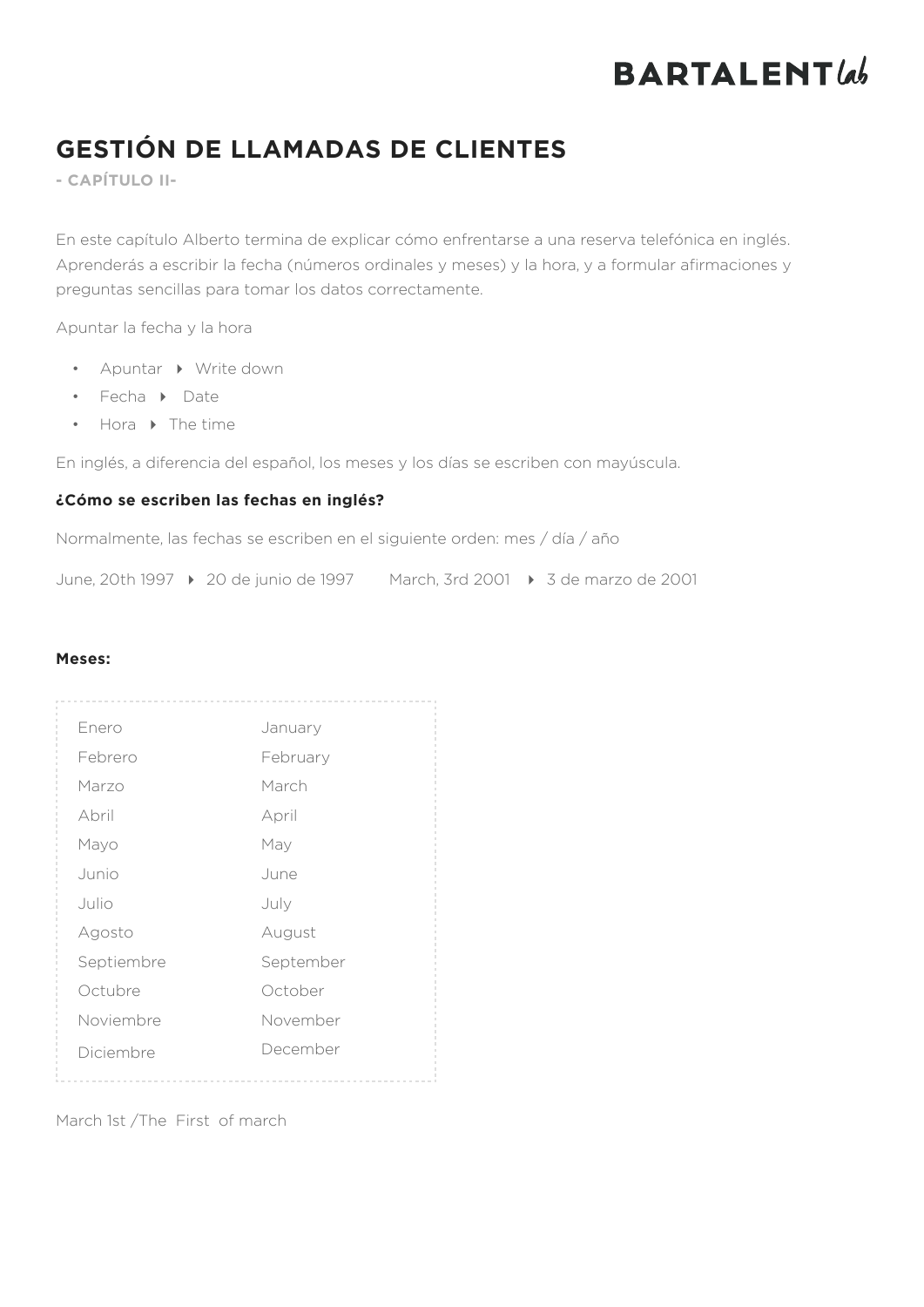# **Números ordinales** (1st, 2nd, 3rd, 4th…)

| Número abreviado # | Letra             | <b>Español</b>        |
|--------------------|-------------------|-----------------------|
| 1st                | First             | Primero               |
| 2nd                | Second            | Segundo               |
| 3rd                | Third             | Tercero               |
| 4th                | Fourth            | Cuarto                |
| 5th                | Fifth             | Quinto                |
| 6th                | Sixth             | Sexto                 |
| 7th                | Seventh           | Séptimo               |
| 8th                | Eighth            | Octavo                |
| 9th                | Nineth            | Noveno                |
| 10th               | Tenth             | Décimo                |
| 11th               | Eleventh          | Undécimo              |
| 12th               | Twelfth           | Duodécimo             |
| 13th               | Thirteenth        | Décimo tercero        |
| 14th               | Fourteenth        | Décimo cuarto         |
| 15th               | Fifteenth         | Décimo quinto         |
| 16th               | Sixteenth         | Décimo sexto          |
| 17th               | Seventeenth       | Décimo séptimo        |
| 18th               | Eighteenth        | Décimo octavo         |
| 19th               | Nineteenth        | Décimo noveno         |
| 20th               | Twentieth         | Vigésimo              |
| 21st               | Twenty-first      | Vigésimo primero      |
| 22nd               | Twenty-second     | Vigésimo segundo      |
| 23rd               | Twenty-third      | Vigésimo tercer       |
| 30th               | Thirtieth         | Trigésimo             |
| 31th               | Thirty-first      | Trigésimo primero     |
| 40th               | Fortieth          | Cuadragésimo          |
| 41th               | Forty-first       | Cuadragésimo primero  |
| 50th               | Fiftieth          | Quincuagésimo         |
| 51th               | Fifty-first       | Quincuagésimo primero |
| 60th               | Sixtieth          | Sexagésimo            |
| 61th               | Sixty-first       | Sexagésimo primero    |
| 70th               | Seventieth        | Septuagésimo          |
| 71th               | Seventy-first     | Septuagésimo primero  |
| 80th               | Eightieth         | Octogésimo            |
| 81th               | Eighty-first      | Octogésimo primero    |
| 90th               | Ninetieth         | Nonagésimo            |
| 91th               | Ninety-first      | Nonagésimo primero    |
| 100th              | Hundredth         | Centésimo             |
| 101th              | Hundred and first | Centésimo primero     |
| 200th              | Two hundredth     | Dos centésimas        |